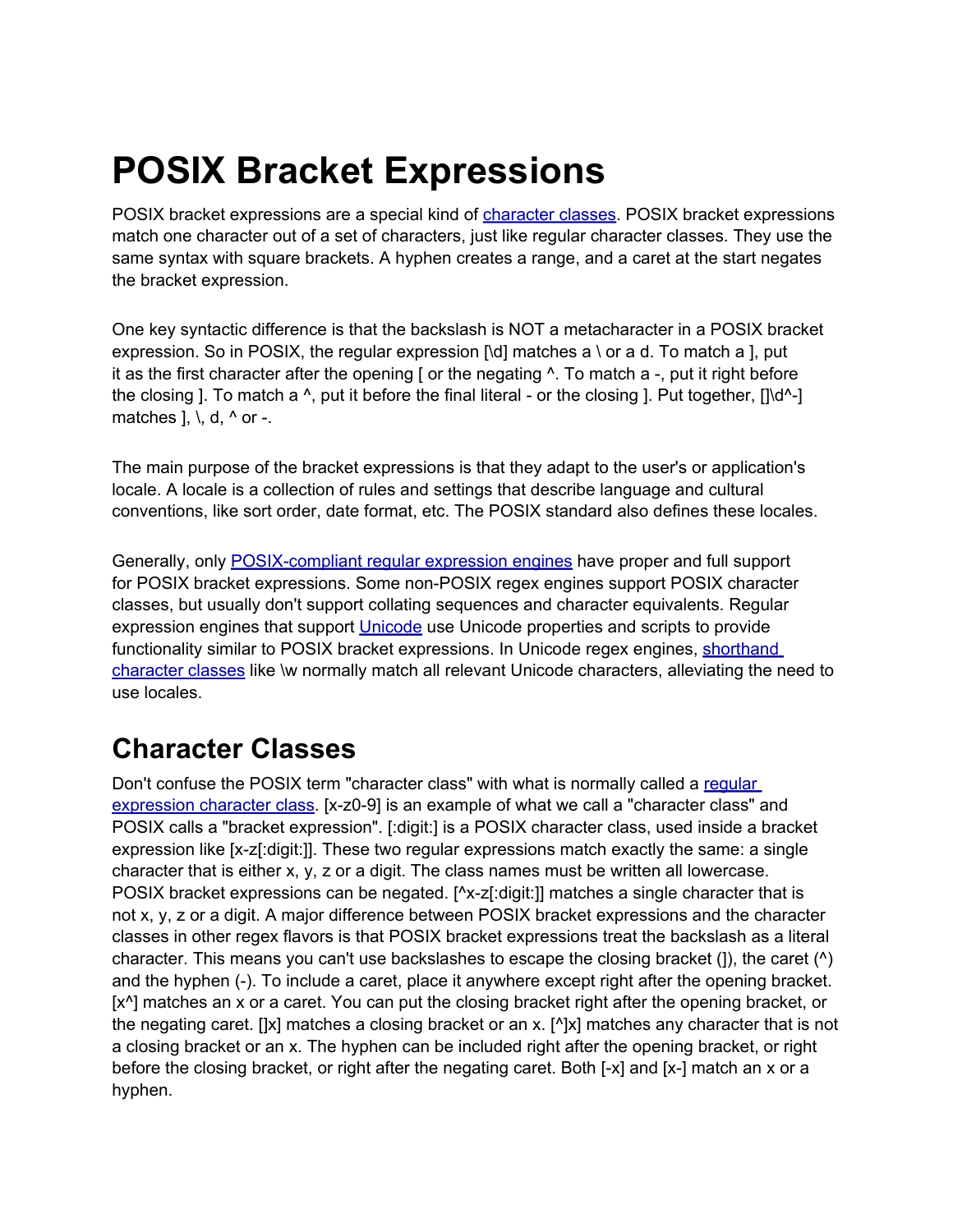Exactly which POSIX character classes are available depends on the POSIX locale. The following are usually supported, often also by regex engines that don't support POSIX itself. I've also indicated equivalent character classes that you can use in ASCII and [Unicode](http://www.google.com/url?q=http%3A%2F%2Fwww.regular-expressions.info%2Funicode.html&sa=D&sntz=1&usg=AFQjCNHBFzpcqPU4i5g-jR5_mDghs3lw4g) regular expressions if the POSIX classes are unavailable. Some classes also have Perl-style [shorthand](http://www.google.com/url?q=http%3A%2F%2Fwww.regular-expressions.info%2Fcharclass.html%23shorthand&sa=D&sntz=1&usg=AFQjCNHpF86iE25fyK8F7BZWvo1xh9Ho-g) equivalents.

[Java](http://www.google.com/url?q=http%3A%2F%2Fwww.regular-expressions.info%2Fjava.html&sa=D&sntz=1&usg=AFQjCNE4KgQAO97ZUxrje68kwV4pWi278Q) does not support POSIX bracket expressions, but does support POSIX character classes using the \p operator. Though the \p syntax is borrowed from the syntax for Unicode [properties](http://www.google.com/url?q=http%3A%2F%2Fwww.regular-expressions.info%2Funicode.html&sa=D&sntz=1&usg=AFQjCNHBFzpcqPU4i5g-jR5_mDghs3lw4g), the POSIX classes in Java only match ASCII characters as indicated below. The class names are case sensitive. Unlike the POSIX syntax which can only be used inside a bracket expression, Java's \p can be used inside and outside bracket expressions.

| <b>POSIX</b>    | Description                                                                                        | <b>ASCII</b>                 | Unicode                    | Shorthand | Java      |
|-----------------|----------------------------------------------------------------------------------------------------|------------------------------|----------------------------|-----------|-----------|
| [:alnum:]       | Alphanumeri<br>c characters                                                                        | $[a-zA-Z0-9]$                | [\p{L&}\p{Nd}]             |           | \p{Alnum} |
| [:alpha:]       | Alphabetic<br>characters                                                                           | $[a-zA-Z]$                   | $\pmb{\downarrow}$ p{L&}   |           | \p{Alpha} |
| [:ascii:]       | <b>ASCII</b><br>characters                                                                         | [\ $x00-x7F$ ]               | \p{InBa<br>sicLatin}       |           | \p{ASCII} |
| [:blank:]       | Space and<br>tab                                                                                   | $[ \n\mathcal{N}]$           | $[\pmb{\mathcal{L}}$ s}\t] |           | \p{Blank} |
| $[$ :cntrl: $]$ | Control<br>characters                                                                              | $\sqrt{\times 00}$<br>x1Fx7F | \p{Cc}                     |           | \p{Cntrl} |
| [:digit:]       | <b>Digits</b>                                                                                      | $[0-9]$                      | \p{Nd}                     | \d        | \p{Digit} |
| [:graph:]       | Visible<br>characters<br>(i.e. anything<br>except<br>spaces,<br>control<br>characters,<br>$etc.$ ) | [ $x21-x7E$ ]                | $[^{\wedge}P{Z}^{p}C]$     |           | \p{Graph} |
| [:lower:]       | Lowercase<br>letters                                                                               | $[a-z]$                      | \p{Ll}                     |           | \p{Lower} |
| [:print:]       | <b>Visible</b><br>characters<br>and spaces<br>(i.e. anything<br>except<br>control<br>characters,   | [ $x20-x7E$ ]                | $\P{C}$                    |           | \p{Print} |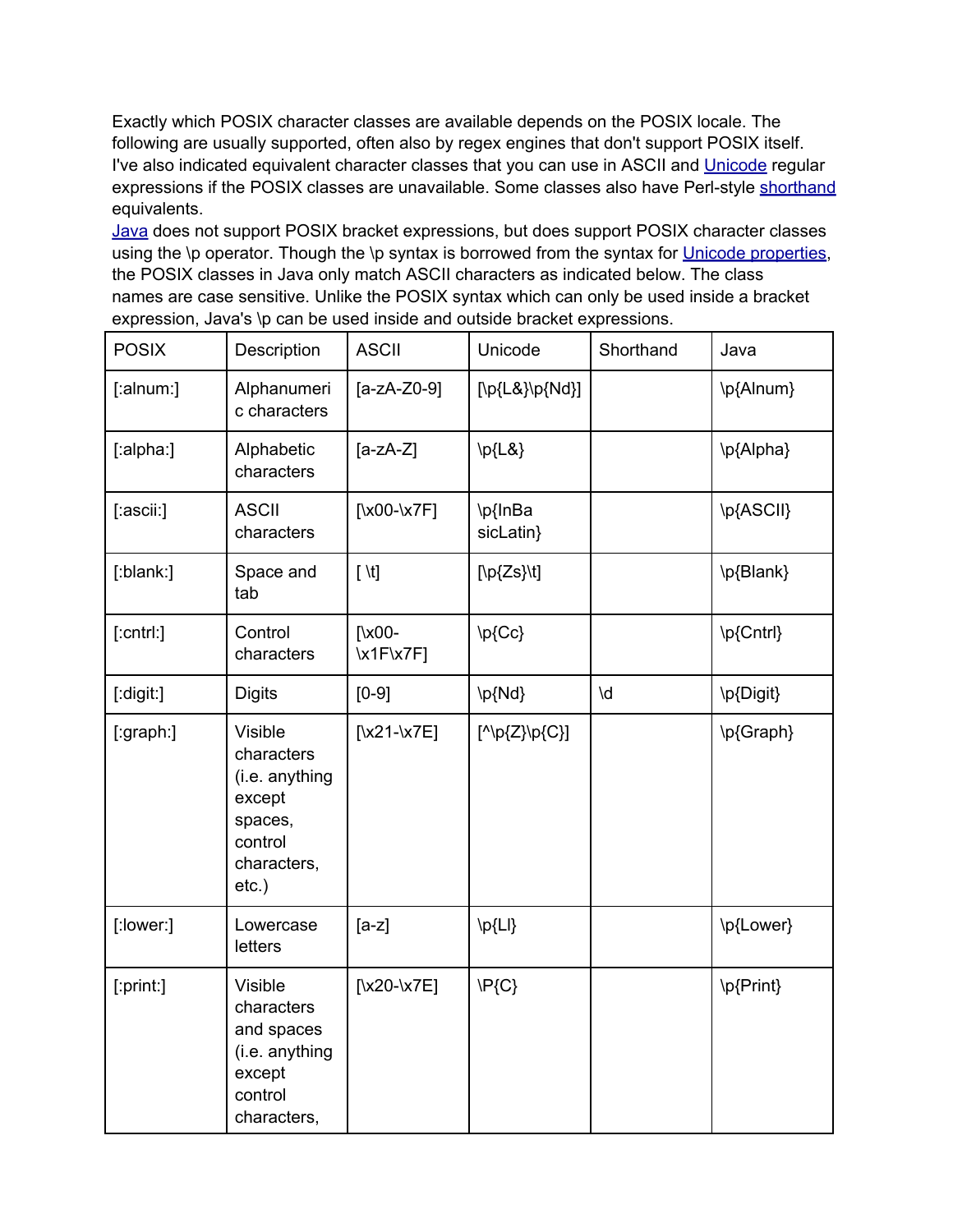|            | $etc.$ )                                                       |                                                  |                         |    |            |
|------------|----------------------------------------------------------------|--------------------------------------------------|-------------------------|----|------------|
| [:punct:]  | Punctuation<br>and symbols.                                    | $[!"#\$%&(')$<br>*+,\-./:;<=>?<br>@[\\\]^_`{ }~] | [\p{P}\p{S}]            |    | \p{Punct}  |
| [:space:]  | All<br>whitespace<br>characters,<br>including line<br>breaks   |                                                  | [\p{Z}\t\r\n\v\f]       | \s | \p{Space}  |
| [:upper.]  | Uppercase<br>letters                                           | $[A-Z]$                                          | \p{Lu}                  |    | \p{Upper}  |
| [:word:]   | Word<br>characters<br>(letters,<br>numbers and<br>underscores) | $[A-Za-z0-9]$                                    | [\p{L}\p{N}<br>$\{Pc\}$ | \w |            |
| [:xdigit:] | Hexadecimal<br>digits                                          | $[A-Fa-f0-9]$                                    | $[A-Fa-f0-9]$           |    | \p{XDigit} |

## **Collating Sequences**

A POSIX locale can have collating sequences to describe how certain characters or groups of characters should be ordered. E.g. in Spanish, ll like in tortilla is treated as one character, and is ordered between l and m in the alphabet. You can use the collating sequence element [.spanll.] inside a bracket expression to match ll. E.g. the regex torti[[.span-ll.]]a matches tortilla. Notice the double square brackets. One pair for the bracket expression, and one pair for the collating sequence.

I do not know of any regular expression engine that support collating sequences, other than POSIX-compliant engines part of a POSIX-compliant system.

Note that a fully POSIX-compliant regex engine will treat ll as a single character when the locale is set to Spanish. This means that tortif $\Delta x$  also matches tortilla. [ $\Delta x$ ] matches a single character that is not an x, which includes ll in the Spanish POSIX locale.

In any other regular expression engine, or in a POSIX engine not using the Spanish locale, torti[^x]a will match the misspelled word tortila but will not match tortilla, as [^x] cannot match the two characters ll.

Finally, note that not all regex engines claiming to implement POSIX regular expressions actually have full support for collating sequences. Sometimes, these engines use the regular expression syntax defined by POSIX, but don't have full locale support. You may want to try